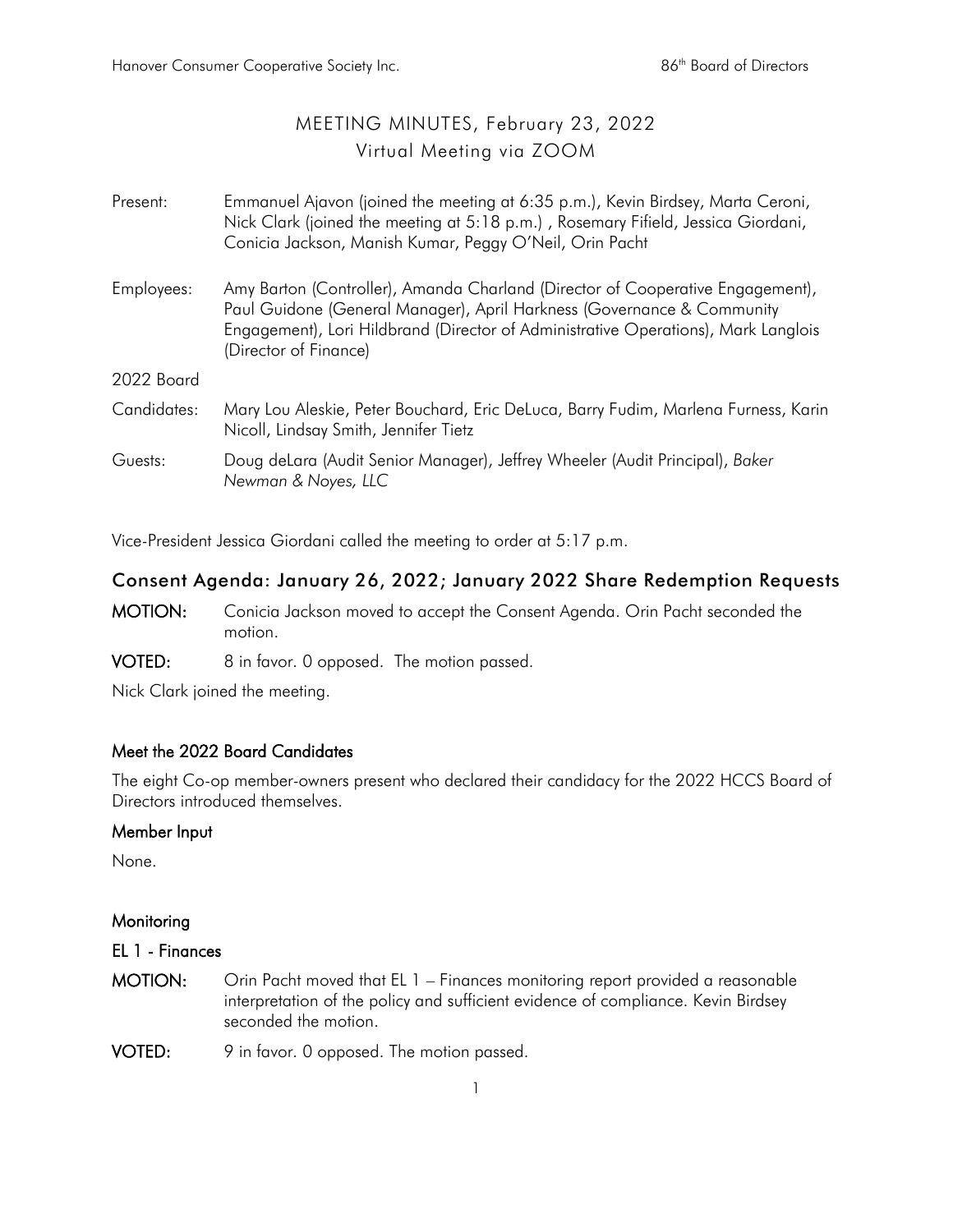#### Auditor's Presentation

Doug deLara (Audit Senior Manager) and Jeffrey Wheeler (Audit Principal) of *Baker Newman & Noyes, LLC* presented the 2021 audit results.

- MOTION: Peggy O'Neil moved to accept the audit report as presented. Conicia Jackson seconded the motion.
- VOTED: 9 in favor. 0 opposed. The motion passed.
- MOTION: Peggy O'Neil moved to offer no member patronage in 2021 based on the opinion of management, legal, and the auditors. Orin Pacht seconded the motion.
- VOTED: 9 in favor. 0 opposed. The motion passed.

### GP 4 – Board Members' Code of Conduct

Manish Kumar presented the results of the GP 4 monitoring report with areas of concern around proper time commitment and meeting preparation. The Board instructed the Governance Committee to provide a draft of possible revisions to make this policy less verbose.

### B-GM 2 – Accountability of the GM

Orin Pacht presented the results of the B-GM 2 monitoring report with no areas of concern.

Emmanuel Ajavon joined the meeting at 6:35 p.m.

### B-GM 3 – Delegation to the GM

Orin Pacht presented the results of the B-GM 3 monitoring report with concern around the process for accessing reasonable interpretation. The board discussed working closer with the GM on interpretations and/or re-drafting policy as necessary.

### General Manager Report

Paul Guidone presented the report as written.

#### Committee Update

#### Election Committee

Conicia Jackson updated the board on next steps for the candidates.

### Ends Committee

Marta Ceroni updated the board on the Ends Survey progress.